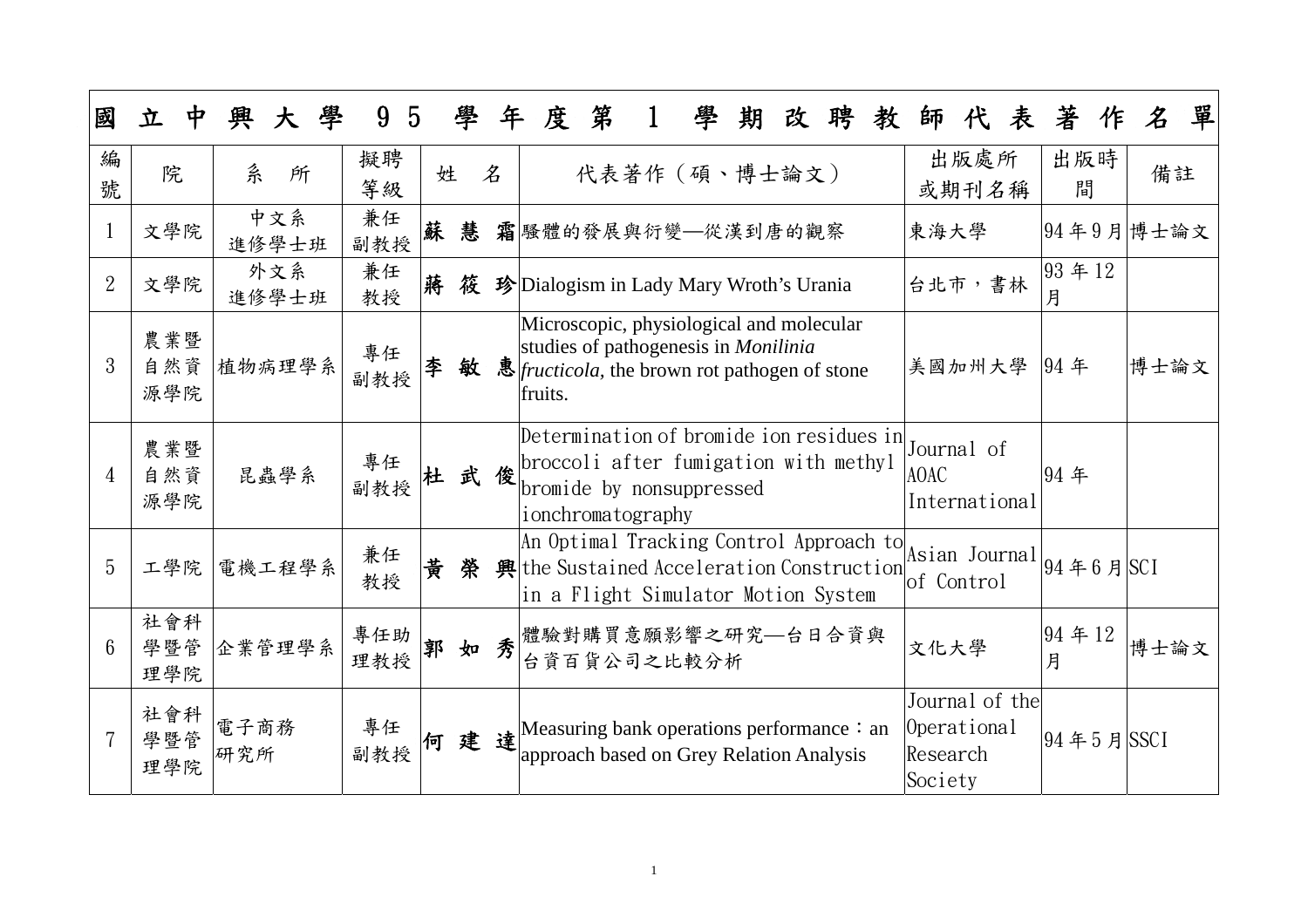| 國               | 立   | 興            | 學          | 9 | $\overline{5}$ | 學 | 年         | 度                | 第        | 學                                                                                                                                                                                                                    | 期 | 新 | 聘 | 教 | 師      |               | 表            | 著 |          | $\pmb{\mathcal{Z}}$ | 單 |
|-----------------|-----|--------------|------------|---|----------------|---|-----------|------------------|----------|----------------------------------------------------------------------------------------------------------------------------------------------------------------------------------------------------------------------|---|---|---|---|--------|---------------|--------------|---|----------|---------------------|---|
| 編<br>號          | 院   | 糸<br>所       | 擬聘<br>等級   |   | 姓              | 名 |           |                  |          | 代表著作 (碩、博士論文)                                                                                                                                                                                                        |   |   |   |   |        | 出版處所<br>或期刊名稱 |              |   | 出版時<br>間 | 備註                  |   |
| $\mathbf{1}$    | 文學院 | 中國<br>文學系    | 兼任<br>講師   | 吳 | 俊              |   |           | 傑永遠的山水           |          |                                                                                                                                                                                                                      |   |   |   |   |        |               | 日本東京:草風館 92年 |   |          |                     |   |
| $\overline{2}$  | 文學院 | 外國語文<br>學系   | 兼任<br>講師   | 黄 | 麗              |   | and needs |                  |          | An Evaluation of the Revised English Teaching Material<br>$\mathcal{F}$ for Junior High School Students in Taiwan to Investigate Lancaster<br>How it Matches the Learners' and Teacher's Perspectives University. UK |   |   |   |   |        |               |              |   | 90年8月    |                     |   |
| 3               | 文學院 | 外國語文<br>學系   | 兼任<br>講師   | 莊 | 恵              |   |           |                  |          | 婷Lesbian Subtext: On Toni Morrison's Sula                                                                                                                                                                            |   |   |   |   | 國立中興大學 |               |              |   | 93年1月    |                     |   |
| $\overline{4}$  | 文學院 | 外國語文<br>學系   | 兼任<br>講師   | 刁 | 青              | 琅 |           |                  |          | Curriculum Project: A listening and speaking class in<br>Kung Shan Junior College in Taiwan                                                                                                                          |   |   |   |   |        |               |              |   | 87年5月    |                     |   |
| 5               | 文學院 | 歷史學系         | 專任助<br>理教授 | 吳 | 政              |   |           |                  |          | 憲 新能源時代: 近代台灣電力發展(1895-1945)                                                                                                                                                                                         |   |   |   |   | 台灣師範大學 |               |              |   | 92年6月    | 博士論<br>文            |   |
| $6\phantom{1}6$ | 文學院 | 歷史學系         | 專任助<br>理教授 | 林 | 志              |   |           | and the Far East |          | Studies in Shipping Subsidies and the International<br>龍 Shipping Rivalries: Case Studies from the North Atlantic                                                                                                    |   |   |   |   | 學      |               | 英國曼徹斯特大      |   | 94年3月    | 博士論<br>文            |   |
|                 | 文學院 | 圖書資訊<br>研究所  | 專任<br>副教授  | 羅 | 思              | 嘉 |           | 與關連程度            |          | 以專利計量學探討遺傳工程研究之生產、影響                                                                                                                                                                                                 |   |   |   |   | 國立台灣大學 |               |              |   | 94年1月    | 博士論<br>文            |   |
| 8               | 文學院 | 台灣文學<br>研究所  | 兼任<br>副教授  | 廖 | 振              |   |           | 富機社研究新論          |          |                                                                                                                                                                                                                      |   |   |   |   | 國立編譯館  |               |              |   | 95年3月    |                     |   |
| 9               | 文學院 | 台灣文學<br>研究所  | 專任助<br>理教授 | 陳 | 國              |   |           |                  |          | 偉 解嚴以來(1987-)台灣現代小說中的族群書寫                                                                                                                                                                                            |   |   |   |   | 國立中正大學 |               |              |   | 95年1月    | 博士論<br>文            |   |
| 10              | 文學院 | 外文系進<br>修學士班 | 兼任<br>講師   | 陳 | 雪              | 豪 |           |                  |          | 日本台灣之勞動事情及其背景之分析比較-以<br>和日本終身雇用制之比較為中心                                                                                                                                                                               |   |   |   |   |        |               | 日本關西學院大學     |   | 82年1月    | 碩士論<br>文            |   |
| 11              | 文學院 | 外文系進<br>修學士班 | 兼任<br>講師   | 陳 | 怡              |   |           |                  | 如台灣貿易之發展 |                                                                                                                                                                                                                      |   |   |   |   | 東京國際大學 |               |              |   | 86年6月    | 碩士論<br>文            |   |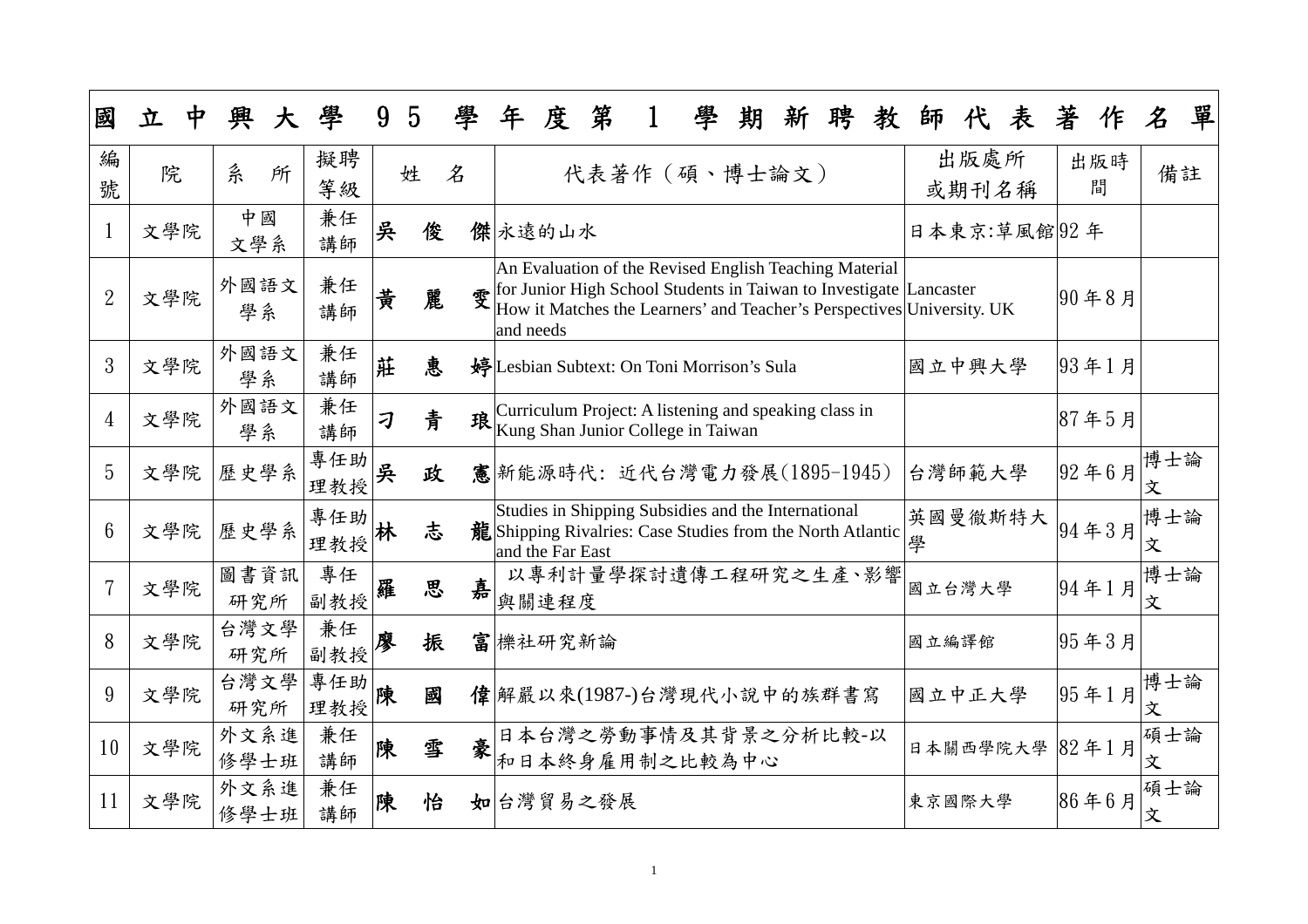| 12 | 文學院               | 外文系進<br>修學士班 | 兼任<br>講師   | 陳 | 宏        | 傑 | 以「否定表現」為主的「陳述副詞」之意義與<br>機能                                                                                                                                     | 東京外國語大學                           | 88年3月                   | 碩士論<br>文   |
|----|-------------------|--------------|------------|---|----------|---|----------------------------------------------------------------------------------------------------------------------------------------------------------------|-----------------------------------|-------------------------|------------|
| 13 | 文學院               | 外文系進<br>修學士班 | 兼任<br>講師   | 朱 | 韻        | 如 | 中高齡者人力資源應用-台灣與日本之比較研<br>究                                                                                                                                      | 淡江大學                              | 88年6月                   | 碩士論<br>文   |
| 14 | 文學院               | 外文系進<br>修學士班 | 兼任<br>講師   | 顏 | 秀        |   | 菁芥川龍之介的女性觀                                                                                                                                                     | 輔仁大學                              | 87年6月                   | 碩士論<br>文   |
| 15 | 文學院               | 外文系進<br>修學士班 | 兼任<br>講師   | 李 | 欣        |   | "Thinking of Myself in the First Singular Again<br>怡The Reconstruction of Self in Margaret Atwood's The<br>Edible Woman                                        | 國立中正大學                            | 89年5月                   | 碩士論<br>文   |
| 16 | 農業暨<br>自然資<br>源學院 | 園藝學系         | 專任助<br>理教授 | 張 |          |   | $\mathbb{E}\left[\text{Cytokinins Promotion of Flowering in Cymbidium}\right]$ ensifolium var. misericors in vitro                                             | Plant Growth<br><b>Regulation</b> | $ 92 \n43 \n5 \nSCI$    |            |
| 17 | 農業暨<br>自然資<br>源學院 | 森林學系         | 兼任<br>教授   | 黄 | 彥        |   | Growth strain in the trunk and<br>branch<br>-of<br>$\equiv$ Chamaecyparis formosensis<br>Matsum. and its<br>influence on tree form                             | Tree physiology                   | $ 94 \nless 9$ 月 $ SCI$ |            |
| 18 | 農業暨<br>自然資<br>源學院 | 森林學系         | 專任助<br>理教授 | 吳 | 耿        |   | $\frac{1}{\text{R}}$ Study of Syngas Co-firing and Reburning in a Coal Fired Furl                                                                              |                                   | 93年                     | <b>SCI</b> |
| 19 | 農業暨<br>自然資<br>源學院 | 昆蟲學系         | 專任助<br>理教授 | 陳 | 美        |   | CDNA cloning and transcriptional regulation of the<br>娥 vitellogenin receptor from the imported fire ant<br>Solenopsis invicta Buren (Hymenoptera: Formicidae) | 美國德州農工大  <br>學                    | 92年                     | 博士論<br>文   |
| 20 | 農業暨<br>自然資<br>源學院 | 動物<br>科學系    | 專任<br>副教授  | 貴 | $\equiv$ | 元 | $\vert$ A reference map and identification of porcine test is using $\vert$ Proteomics<br>$2$ -DE and MS                                                       |                                   | 94年11<br>月              |            |
| 21 | 農業暨<br>自然資<br>源學院 | 動物<br>科學系    | 專任助<br>理教授 | 陳 | 洵        |   | In vivo studies of lipotoxicity in reproductive functions<br>of broiler breeder hens.                                                                          | 美國德州農工大<br>學                      | 93年5月                   | 博士論<br>文   |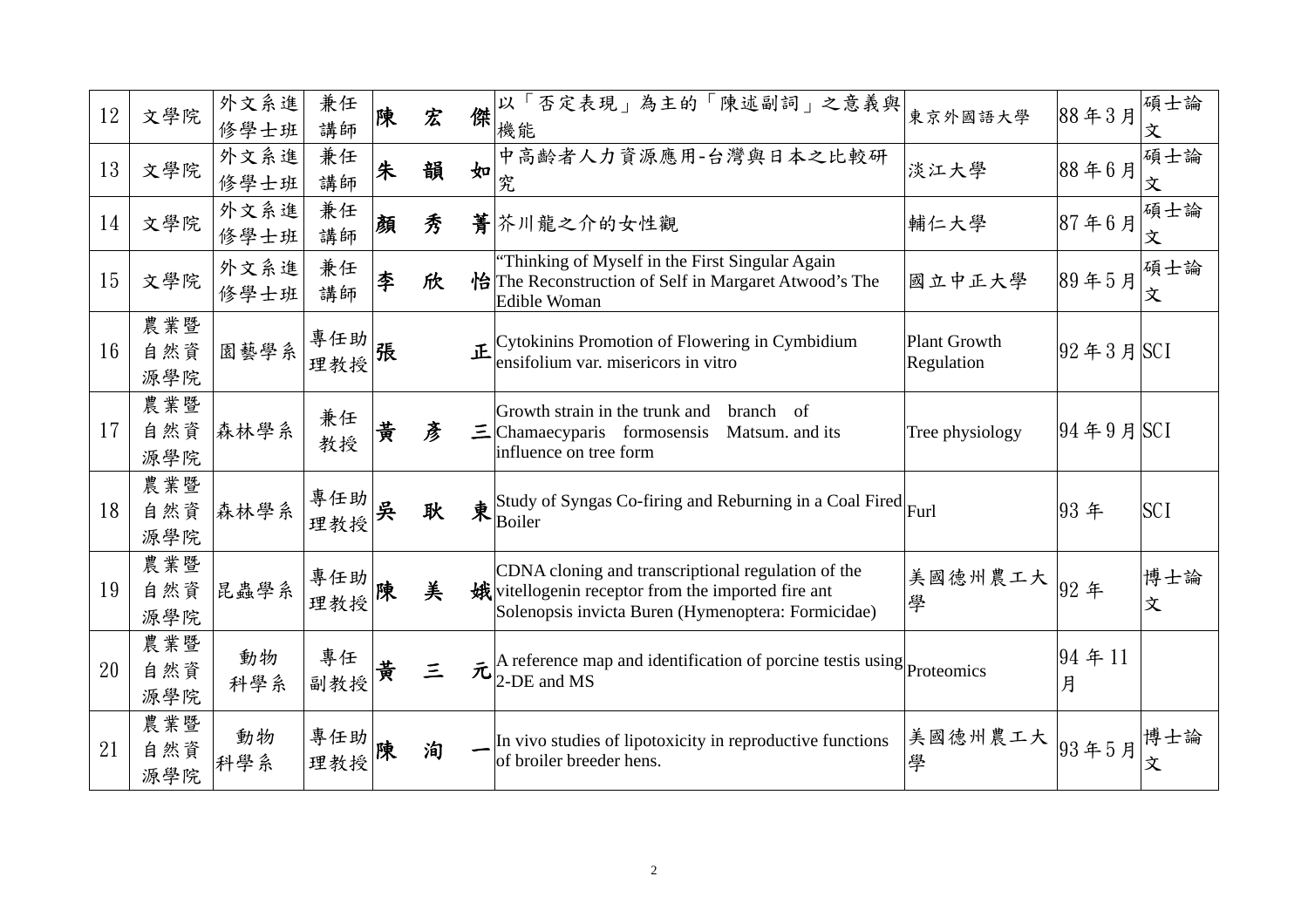| 22 | 農業暨<br>自然資<br>源學院 | 農村規劃<br>研究所 | 專任<br> 副教授  賴 |   | 啟 |      | Technical Assessment of the Use of a Small-scale Wind<br>銘 Power System to Meet the Demand for Electricity in a<br>Land Aquafarm in Taiwan                                                                                                                     | <b>Renewable Energy</b>                                               | $ 95 \nless 1 \nless SCI$ |                                                               |
|----|-------------------|-------------|---------------|---|---|------|----------------------------------------------------------------------------------------------------------------------------------------------------------------------------------------------------------------------------------------------------------------|-----------------------------------------------------------------------|---------------------------|---------------------------------------------------------------|
| 23 | 理學院               | 應用數學<br>糸   | 專任<br>副教授     | 黄 | 文 |      | An examinaton of the effect of heterogeneity on the<br>瀚 estimation of population size using capture-recapture<br>data.                                                                                                                                        | Biometrika                                                            | 94 年                      |                                                               |
| 24 | 理學院               | 物理學系        | 專任助<br>理教授    | 紀 | 凱 |      | <b>EXECUTE:</b> Mechanical energy and effective foot mass during<br>impact loading of walking and running                                                                                                                                                      | Journal of<br>Bilomechanics                                           | 94年                       |                                                               |
| 25 | 理學院               | 化學系         | 專任助<br>理教授    | 邱 | 文 |      | Applications of Rhodium-Catalyzed<br>$\frac{1}{2}$ Cyclohydrocarbonylation to the Syntheses of<br>Conformationally Rigidified Amino Acids and Peptides                                                                                                         | <b>State University of</b><br>New York at Stony<br><b>Brook</b>       | 94年                       | 博士論<br>文                                                      |
| 26 | 工學院               | 環境工程<br>學系  | 專任助 <br>理教授   | 張 | 書 |      | Rapid Detection and enumeration of Mycobacteria in<br>奇 Metalworking Fluids: Technology Development and<br>Vatidation                                                                                                                                          | 美國密西根大學                                                               | 94年9月                     | 博士論<br>文                                                      |
| 27 | 工學院               | 機械工程<br>學系  | 專任助<br>理教授    | 盧 | 銘 |      | Flank Wear and Process Characteristic Effect on System<br>Dynamics in Turning                                                                                                                                                                                  | <b>ASME</b> Journal of<br>Manufacturing<br>Science and<br>Engineering | 93年                       | <b>SCI</b>                                                    |
| 28 | 工學院               | 機械工程<br>學系  | 專任助<br>理教授    | 吳 | 嘉 |      | Effects of corner frequency on bandwidth and resonance<br>amplitude in designing PZT thin-film actuators                                                                                                                                                       | Sensors and<br><b>Actuators A</b>                                     | $ 95 \nless 1 \nless SCI$ |                                                               |
| 29 | 工學院               | 電機工程<br>學系  | 兼任<br>副教授     | 吳 | 世 |      | $\hat{\mathbf{z}}$ Long range Babinet's effect in complementary<br>left-handed material with gold nanoparticles                                                                                                                                                | Appl.Phys. Lett.                                                      | 93年                       | <b>SCI</b>                                                    |
| 30 | 工學院               | 化學工程<br>学系  | 專任<br>副教授     | 窨 | 維 | 平I.  | Roles of Chloride Ion in Microvia Filling by Copper<br>Electrodeposition<br>Studies Using SEM and Optical Microscope.<br>II.<br><b>Studies Using EPR and Galvanostatic</b><br>Measurement.                                                                     | Journal of The<br>Electrochemical<br>Society                          | 94年                       |                                                               |
| 31 | 工學院               | 精密工程<br>研究所 | 專任<br>副教授     |   | 思 | 齊 2. | Fabricating low K dielectric interconnect systems by<br>using dummy structures to enhance process<br>Unlanded via structure and method; for making same<br>Interconnect structure and method to achieve<br>unlanded vias for low dielectric constant materials | Us patent<br>#6309956,5880030,<br>5935868                             | $ 90 \tdiv 10$<br>月       | Combined<br>3 patents<br>with<br>similar<br>research<br>topic |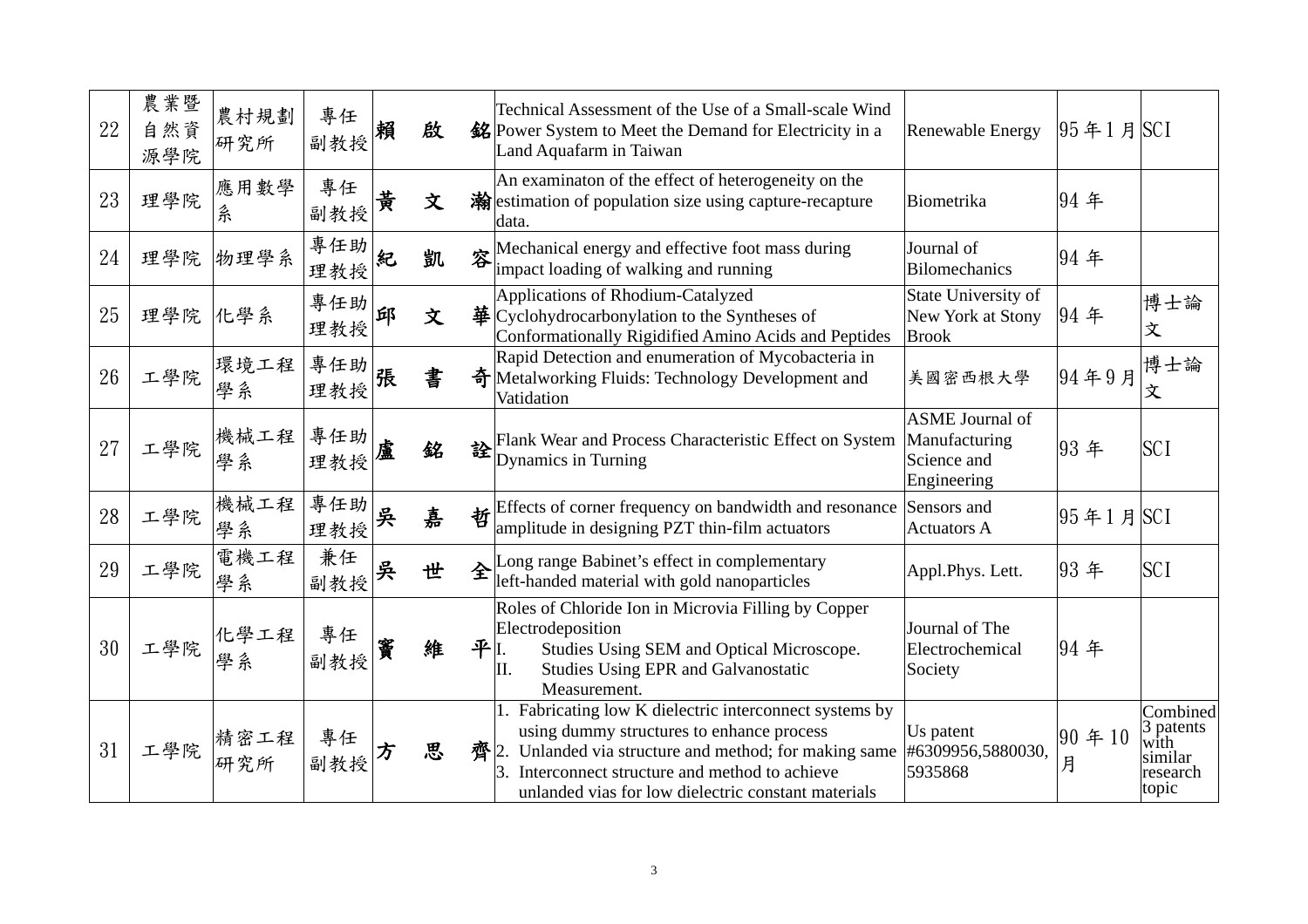| 32 | 生命<br>科學系 | 生命科學<br>糸         | 專任助<br>理教授     | 黄   | 皓  |   | Plant Proteins That Interact with VirB2, the<br>瑄 <i>Agrobacterium</i> Pilin Protein, Mediate Plant<br><b>Transformation</b>                                                                       | Plant Cell                            | 93年                       | <b>SCI</b> |
|----|-----------|-------------------|----------------|-----|----|---|----------------------------------------------------------------------------------------------------------------------------------------------------------------------------------------------------|---------------------------------------|---------------------------|------------|
| 33 | 生命<br>科學系 | 生命科學<br>糸         | 兼任助<br>理教授     | 張   | 睿  |   | $\frac{1}{2}$ Gametangium-like structures as propagation buds Botanica Marina<br>of <i>Codium edule</i> (Bryopsidales, Chlorophyta)                                                                |                                       | 92年                       | <b>SCI</b> |
| 34 | 生命<br>科學系 | 生物醫學<br>研究所       | 兼任助<br>理教授     | 張   | 基  |   | A pilot clinical trial of vaccintion with dendritic<br>$\mathbb{R}$ cells pulsed with autologous tumor cells derived<br>from malignant pleural effusion in patients with<br>late-stage lung cancer | <b>CANCER</b>                         | 94 年                      | <b>SCI</b> |
| 35 | 生命<br>科學系 | 醫學科技<br>研究所       | 兼任<br>教授       | 陳   | 穎  |   | C-recative protein and risk factors for peripheral<br>$\frac{\partial \mathcal{L}}{\partial \mathbf{r}}$ vascular disease in subjects with Type 2 diabetes<br>mellitus                             | Diabet Med                            | $ 93 \n44 \n5 $ SCI       |            |
| 36 | 生命<br>科學系 | 醫學科技<br>研究所       | 專任<br>教授       | 蔡   | 肇  | 基 | Production of Salivary Immunoglobulin A and<br>Suppression of Dermatophagoides pteronyssinus<br><b>Induced Airway Inflammation by Local Nasal</b><br>Immunotherapy                                 | Int Arch Allergy<br>Immunol           | $ 94 \pm 1 \pm  $ SCI     |            |
| 37 | 生命<br>科學系 | 醫學科技<br>研究所       | 專任助<br>理教授     | 謝   | 政  |   | A glucose-6-phosphate hydrolase, widely<br>$\mathbf{\hat{E}}$ expressed outside the liver, can explain<br>age-dependent resolution of hypoglycemia in<br>glycogen storage disease type Ia          | Journal of<br>Biological<br>Chemistry | $ 92 \n4 = 11$<br>月       | <b>SCI</b> |
| 38 | 生命<br>科學系 | 醫學科技<br>研究所       | 兼任助<br>理教授     | 吳   | 明  |   | 儒 Effect of calbindin-D28k on cyclosporine toxicity<br>in cultured renal proximal tubular cells                                                                                                    | J Cell Physiol                        | $ 93 \n49 \n5C1$          |            |
| 39 | 生命<br>科學系 | 醫學科技 兼任助 前<br>研究所 | 理教授            | 兲 * | べつ |   | Effect of calcium channel antagonist diltiazem<br><b><math>\frac{1}{2}</math></b> and calcium inophore A23187 on cyclosporine A FEBS Letters<br>induced apoptosisi of renal tubule cells           |                                       | $ 91 \n44 \n5 $ SCI       |            |
| 40 | 生命<br>科學系 | 醫學科技<br>研究所       | 兼任助<br>理教授     | 潘   | 宏  | J | Gamma Knife surgery for brain metastases from<br><sup>I</sup> lung cancer                                                                                                                          | Journal of<br>Neurosurgery            | $ 94 \nless 1$ 月 SCI      |            |
| 41 | 生命<br>科學系 | 醫學科技<br>研究所       | 兼任助 陳<br>理教授 陳 |     | 得  | 源 | Association of intercellular adhesion molecule-1<br>with clinical manifestations and interleuken-18 in Arthritis $\&$<br>patients with active untreated adult onset Still's<br>disease             | Rheumatism                            | $ 94 \nless 3 \nless SCI$ |            |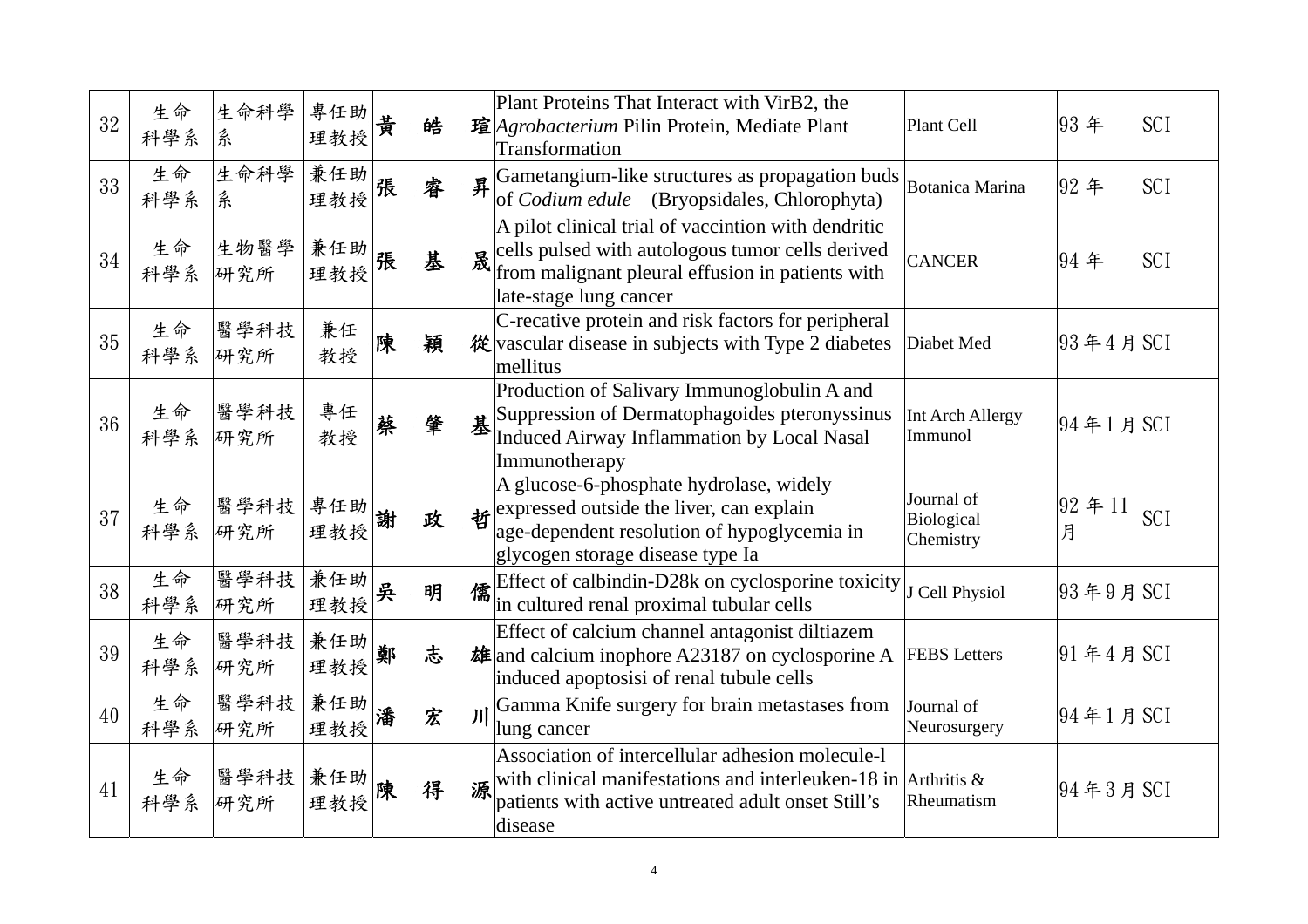| 42 | 獸醫<br>學院          | 獸醫病理<br>研究所   | 專任助<br>理教授    | 宣 | 詩 |   | Molecular Characterization of Pasteurella haemolytica<br>Leukotozin-receptor Interaction   | 美國明尼蘇達大學                                                | 88年10<br>月          | 博士論<br>文     |
|----|-------------------|---------------|---------------|---|---|---|--------------------------------------------------------------------------------------------|---------------------------------------------------------|---------------------|--------------|
| 43 | 社會科<br>學暨管<br>理學院 | 行銷學系          | 專任助<br>理教授    | 卓 | 信 | 佑 | Variations of visitors' preferences for theme park<br>attributes: A case of Leofoo Village | 管理學報                                                    | $ 93 \n4 \n10$<br>月 | <b>TSSCI</b> |
| 44 | 社會科<br>學暨管<br>理學院 | 財務金融<br>學系    | 兼任<br>教授      | 葉 | 芳 |   | 栢 Realization of functions into the symmetrised bidisc                                     | <b>Operator Theory:</b><br>advances and<br>Applications | 92年                 |              |
| 45 | 社會科<br>學暨管<br>理學院 | 財經法律<br>學系    | 兼任助 <br>理教授 柯 |   | 格 |   | $\bigcirc$ Lohnsteuerverfahren im Vergleigh zwischen<br>Deutschland und Taiwan             | 德國科隆大學                                                  | 95年5月               | 博士論<br>文     |
| 46 | 社會科<br>學暨管<br>理學院 | 會計學系          | 兼任<br>教授      | 李 | 春 | 安 | 基金從眾、基金聲譽價值與基金折價關係之研 <br>究                                                                 | 證券市場                                                    | 95年                 | <b>TSSCI</b> |
| 47 | 社會科<br>學暨管<br>理學院 | 會計學系          | 專任助<br>理教授 陳  |   | 俊 | 合 | 我國企業公開發行之實證研究—資本額門檻與<br>規避公開                                                               | 證券市場發展季刊  93年7月 TSSCI                                   |                     |              |
| 48 | 社會科<br>學暨管<br>理學院 | 科技管理<br>研究所   | 專任助<br>理教授    | 蔡 | 爭 |   | An Evolutionary Model of Internationalization and<br><b>Entrepreneurial Behaviour</b>      | Thesis                                                  | N/A                 |              |
| 49 | 社會科<br>學暨管<br>理學院 | 電子商務  <br>研究所 | 事任助  <br>理教授  |   | 榮 |   | 裕衡量員工電子化企業預備度之研究                                                                           | 台灣大學                                                    | 94年12 博士論<br>月      | 文            |
| 50 | 社會科<br>學暨管<br>理學院 | 科技法律<br>研究所   | 兼任<br> 副教授  陳 |   | 威 |   | 霖 智慧財產權之鑑價方法—以專利鑑價為例                                                                       | 全國律師                                                    | 91年1月               |              |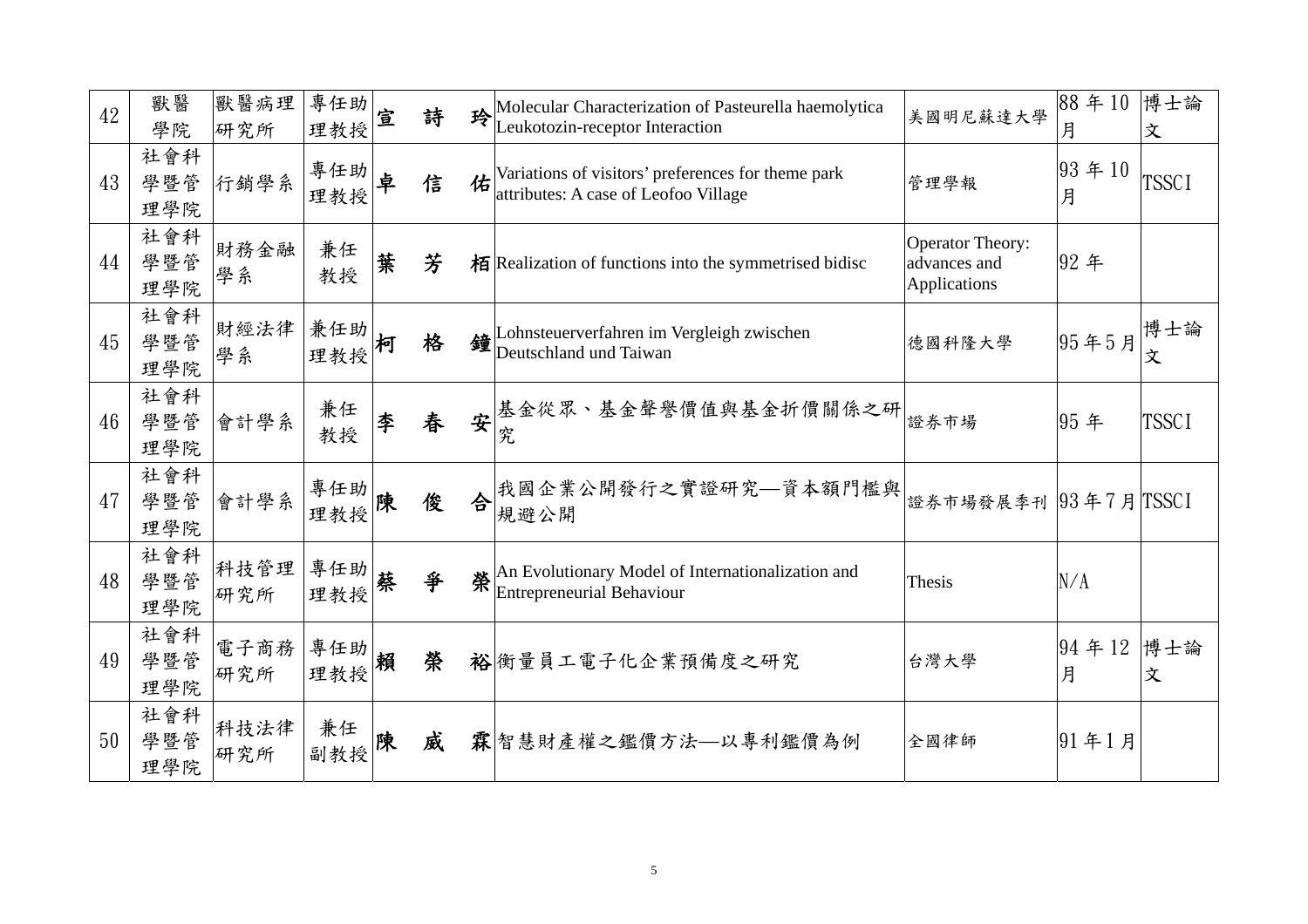| 51 | 社會科<br>學暨管<br>理學院 | 科技法律<br>研究所          | 專任助<br>理教授 | 許 | 耀 | 明 | 台灣與大陸 GMO 規範與其國際相容性(法文、 法國愛克斯馬賽<br>附中文摘要)                                                                            | 第三大學                                  | 94年7月                | 博士論<br>文           |
|----|-------------------|----------------------|------------|---|---|---|----------------------------------------------------------------------------------------------------------------------|---------------------------------------|----------------------|--------------------|
| 52 | 社會科<br>學暨管<br>理學院 | 國家政策<br>與公共事<br>務研究所 | 專任助<br>理教授 | 潘 | 競 | 恒 | Organizational Imitations in the Diffusion of Municipal<br><b>Online Services</b>                                    | 美國南加州大學                               |                      | 博士論<br>文           |
| 53 | 社會科<br>學暨管<br>理學院 | 國家政策<br>與公共事<br>務研究所 | 專任助<br>理教授 | 邱 | 明 |   | Testing the Unstable Middle and Two Corners<br>斌 Pesung the Chistene Construction                                    | International<br>Finance              | $ 95 \n43 \n5 $ SSCI |                    |
| 54 |                   | 生物科技<br>發展中心         | 專任助<br>理教授 | 陳 | 玉 |   | A novel papaya l-aminocyclopropane-l-carboxylate<br>婷oxidase gene (CP-ACO2) associated with late-stage<br>senescence | <b>Plant Science</b>                  | 92年                  | 專案教<br>師           |
| 55 |                   | 生物科技<br>發展中心         | 專任助<br>理教授 | 秦 | 可 |   | fix Sheared-type Ganti; Csyb Base-pair: A Unique d(GXC)<br>Loop Closure Motif                                        | J.Mol.Biol.                           | 92年                  | SCI, 專<br>案教師      |
| 56 | 文學院               | 外國語文<br>學系           | 專任<br>講師   | 谷 |   | 喬 | Taking Place: The Discursive Construction of Calgary's<br>Victoria Park                                              | The Univ. of<br>Calgary               | 89年                  | 專案教<br>師           |
| 57 | 農業暨<br>自然資<br>源學院 | 生物科技<br>研究所          | 專任助<br>理教授 | 范 | 瑞 | 珍 | Characterization of /central Axon Terminals of Putative<br><b>Stretch Receptors in Leeches</b>                       | J. Comp Neurol.                       | 95年1月                | 專案教<br>師           |
| 58 | 農業暨<br>自然資<br>源學院 | 生物科技<br>研究所          | 專任助<br>理教授 | 鄭 | 綺 |   | VIRAL RNA ELEMENTS AND HOST GENES<br>萍 AFFECTING RNA RECOMBINATION IN<br><b>TOMBUSVIRUSES</b>                        | 美國肯他基大學                               | $ 94\oplus5\oplus$   | 博士論<br>文,專案<br> 教師 |
| 59 | 理學院               | 化學系                  | 專任助<br>理教授 | 賴 | 秉 |   | 杉 A PH-sensitive EVAL membrane by blending with PAA                                                                  | Journal of<br><b>Membrane Science</b> | 95年                  | 專案教<br>師           |
| 60 | 理學院               | 化學系                  | 專任助<br>理教授 | 張 | 健 |   | $\frac{1}{\sqrt{\frac{1}{2}}}\sqrt{\frac{1}{2}}$ Detection of quadruplex DNA structures in human<br>telomeres        | Andllytical<br>Chemistry              | 93年                  | 專案教<br>師           |